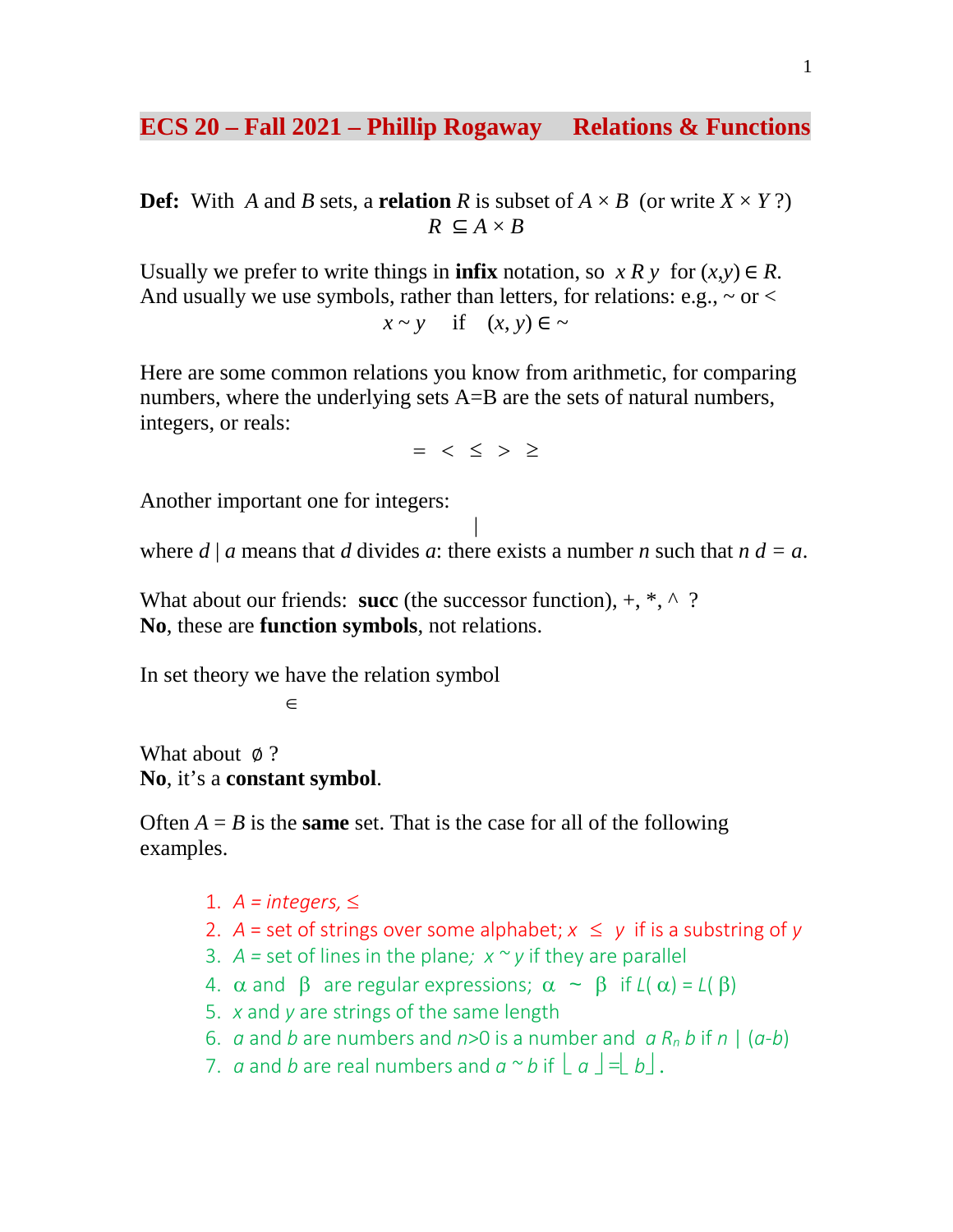**Equivalence relations** – Are relations on  $X \times X$  that enjoy three properties

| <b>Reflexive:</b> $x R x$ |                                                           | for all $x$     |
|---------------------------|-----------------------------------------------------------|-----------------|
|                           | <b>Symmetric:</b> $x R y \rightarrow y R x$               | for all $x, y$  |
|                           | <b>Transitive:</b> $x R y \wedge y R z \rightarrow x R z$ | for all x, y, z |

#### **Equivalence classes, quotients**

If *R* is an equivalence relation on  $A \times A$  then [x] denotes the **set** of all elements related to *x*:

 $[x] = {a: a R x}$ 

We call [x] the **equivalence class,** or **block**, of *x*.

**Definition**: The set of all equivalence classes of A with respect to a relation *R* is denoted *A*/*R* , which is read "**the quotient set of** *A* by *R*" or simply "*A* **mod** *R*".

I claim that every equivalence relation on a set **partitions** it into its blocks.

What does this mean? Let's define a **partition** of the set *A*:

**Def**:  $\{A_i: i \in I\}$  is a **partition** of *A* if each  $A_i$  is nonempty set and (1) their union is  $A, A = \cup A_i$ , but (2) their pairwise intersection is empty,  $A_i \cap A_j = \emptyset$ for all  $i \neq j$ .

**Proposition**: Let *R* be an equivalence relation on a set *A*. Then the blocks of *R* are a partition of *A*.

**Proof:** -Every element *x* of *A* is in the claimed partition:  $x \in [x]$ , so the union of blocks covers *A*.

 -Suppose that [*x*] and [*y*] intersect. I need to argue that they are identical. So suppose there exists *a* s.t.  $a \in [x]$  and  $a \in [y]$ . I must show that  $[x] = [y]$ . Let  $b \in [x]$ ; must show  $b \in [y]$ . So given:  $a R x$  (so  $x R a$ )  $a R y$  thus  $x R y$ ,  $y R x$  $b R x$  (so  $x R b$ ) thus  $y R b$  (or  $b R y$ ).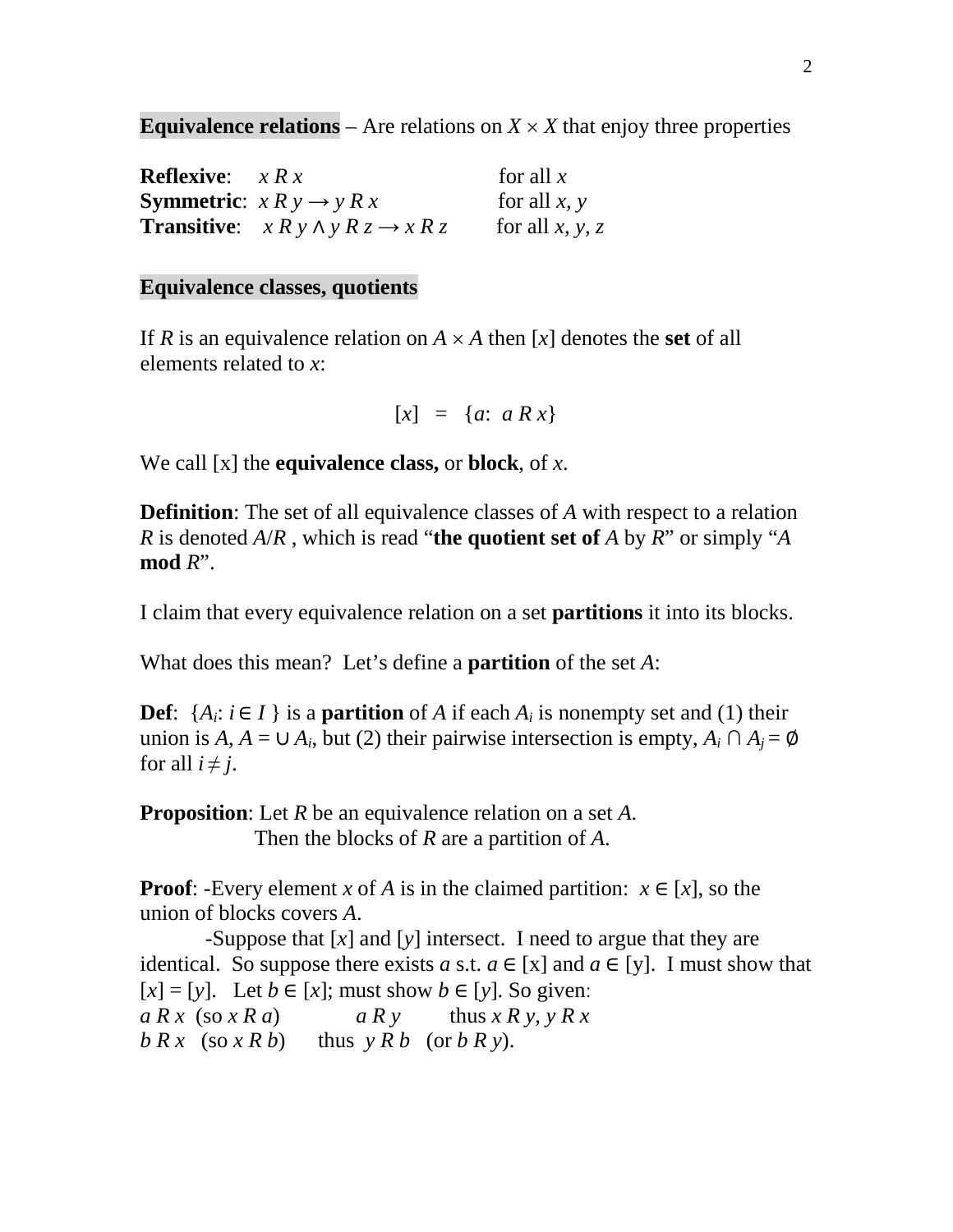In fact, the relation between equivalence relations and partitions **goes both ways:**

Given a partition  $\{A_i: i \in I\}$  of a set *A*,

define a relation *R* by asserting that  $x R y$  iff  $x$  and  $y$  are in the same block of the partition: there exists and *i* such that  $x \in A_i$  and  $y \in A_i$ . Then R **is** an equivalence relation [prove this].

Note: you can talk about the **blocks** being related to one another by *R*, that is,  $[x]$  *R*  $[y]$  iff *x R y*. This is well-defined.



The circles are the points in the base

set *A*. Two points are in the same block if they are related to one another under the equivalence relation.

*Now go back to prior examples and identify the blocks in each case.* **Eg**: strings *x* and *y* are equivalent if they have the same length: the blocks are [ε], [*a*], [*aa*], … Here, we are using a nice **canonical name** for each block. It's good to choose such canonical names.

Another example: Consider the **tiles** we spoke of earlier in the course partition the plane (or the upper right quadrant) if you're careful at the *edges* of each tile to make sure that each point is in only one tile. If you define

 $[a, b) = \{x \in \mathbb{R}: a \leq x < b\}$ 

So a tile with left endpoint at  $(i, j)$  is  $[i, i+1] \times [j, i+1]$  and the plane is the disjoint union of tiles

*T*<sub>*i*</sub>  $=[i, i+1) \times [j, j+1)$  when  $i, j \in \mathbb{N}$ 

An important example in **formal-language** theory: let *L* be a language and define from it the relation  $R_L$  by saying that  $x R_L y$  if for all  $z, x \in L$  iff *y z* ∈ *L*.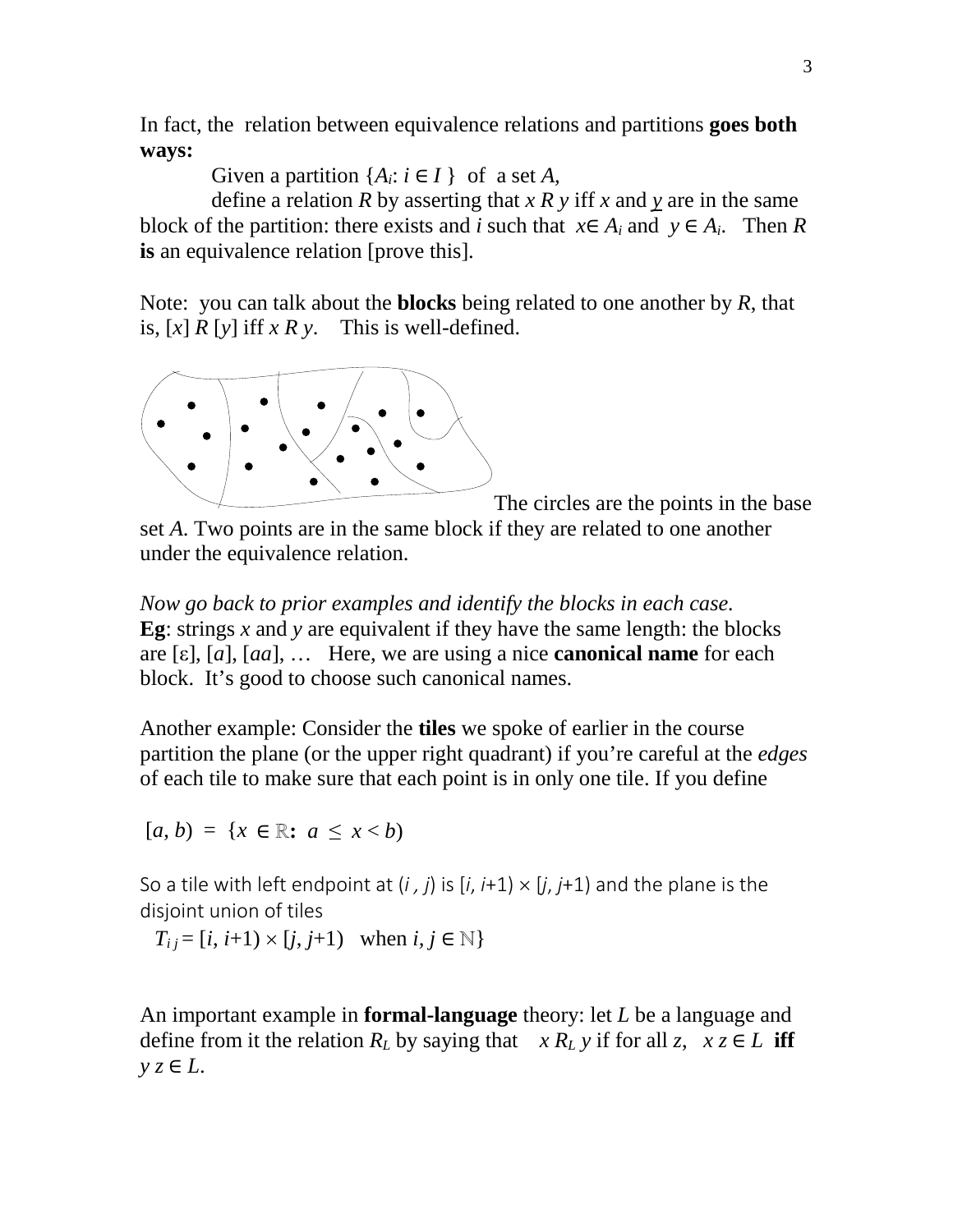**Example**: Figure out the blocks when  $L = \{ x \in \{a,b\}^* : |x| \text{ is even} \}$ 



**Example**: Figure out the blocks when  $L = \{ x \in \{a,b\}^*: x \text{ starts with 'aba'} \}$ 



**Theorem [Myhill-Nerode]:** A language *L* is regular [you can represent it with a regular expression] iff  $L/R_L$  has a finite number of blocks.

Back to: *a* and *b* are numbers and  $n>0$  is a number and *a*  $R_n$  *b* if *n* |  $(a-b)$ 

Key example in computer science and mathematics.

"Ring of integers modulo *n*."

Many ways to understand this "thing".

Ring of integers modulo *n*,  $\mathbf{Z}_n$ 

**Z**/*Rn* **More common notation** *Z*/*nZ*

Lots of variant notations

 $a = b$  (*a* and *b* are point in  $Z_n$ )

$$
a \equiv b
$$
 (*a* and *b* are congruent mod *n*)

$$
a \equiv b \pmod{n}
$$

*a* mod  $n = b$  mod  $n = (now 'mod' is a binary operator)$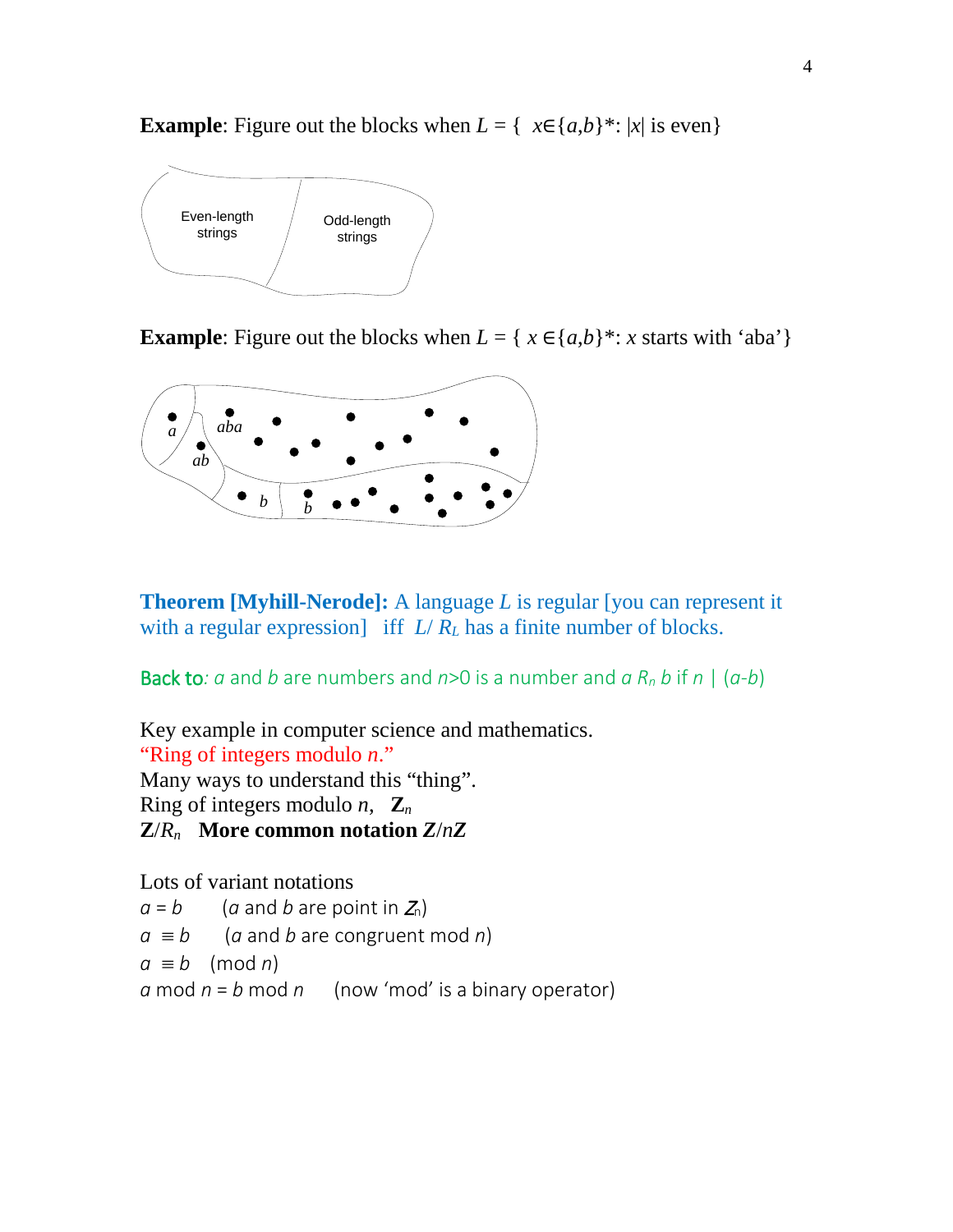## **Functions**

**Definition**: A function f is a relation on  $A \times B$  such that there is one and only one  $(a, b)$  ∈ R for every in  $a ∈ A$ .

When *f* is a function, we write  $b = f(a)$  to mean that  $(a,b) \in f$ .

- We call *A* the domain of *f*, Dom(f).

- We call *B* the codomain of *f*.

Sometimes the codomain is called the range. More common, however, is that that the **range** of *f* is the set  ${b \in B : f(a)=b}$  for some *a* in  $A = f(A) = f(A)$ ∪*a*∈*A* {*f*(*a*)}. A clearer term for this set is the target of *f*, or the = image of *A* under *f*. (The **image** of a point x under *f* is  $f(x)$ ; a **preimage** of  $f(x)$  is x.)

# **Example 1:**

Domain={1,2,3}  $f(a) = a^2$ . Dom(f) =  $\{1,2,3\}$  f(*A*) =  $\{1,4,9\}$ The co-domain: unclear – you have to specify it. It might be  $\mathbb N$ , might be ℝ, might be exactly the target.

# **Example 2:**

Domain  $=$  students in this class, regarded as (month, day) pairs.  $b(x) = \text{birthdays}$ , encoded as  $\{1,..,12\}$  x  $\{1..31\}$ .

 $b$ (phil) = (7,31)  $b$ (ellen) =  $(4,1)$ 

# Example 3:

*f*:  $\mathbb{R} \rightarrow \mathbb{R}$  defined by  $f(x) = x^2$ I see lots of "ad hoc" notation. Don't.

 $f: A \rightarrow B$ .  $f(a) = b$ . If you're writing crazy things  $f(x=a): b$  I'm likely to give no credit. It's like answering in a language you haven't learned to speak when the first requirement of communicating is to be able to speak the language.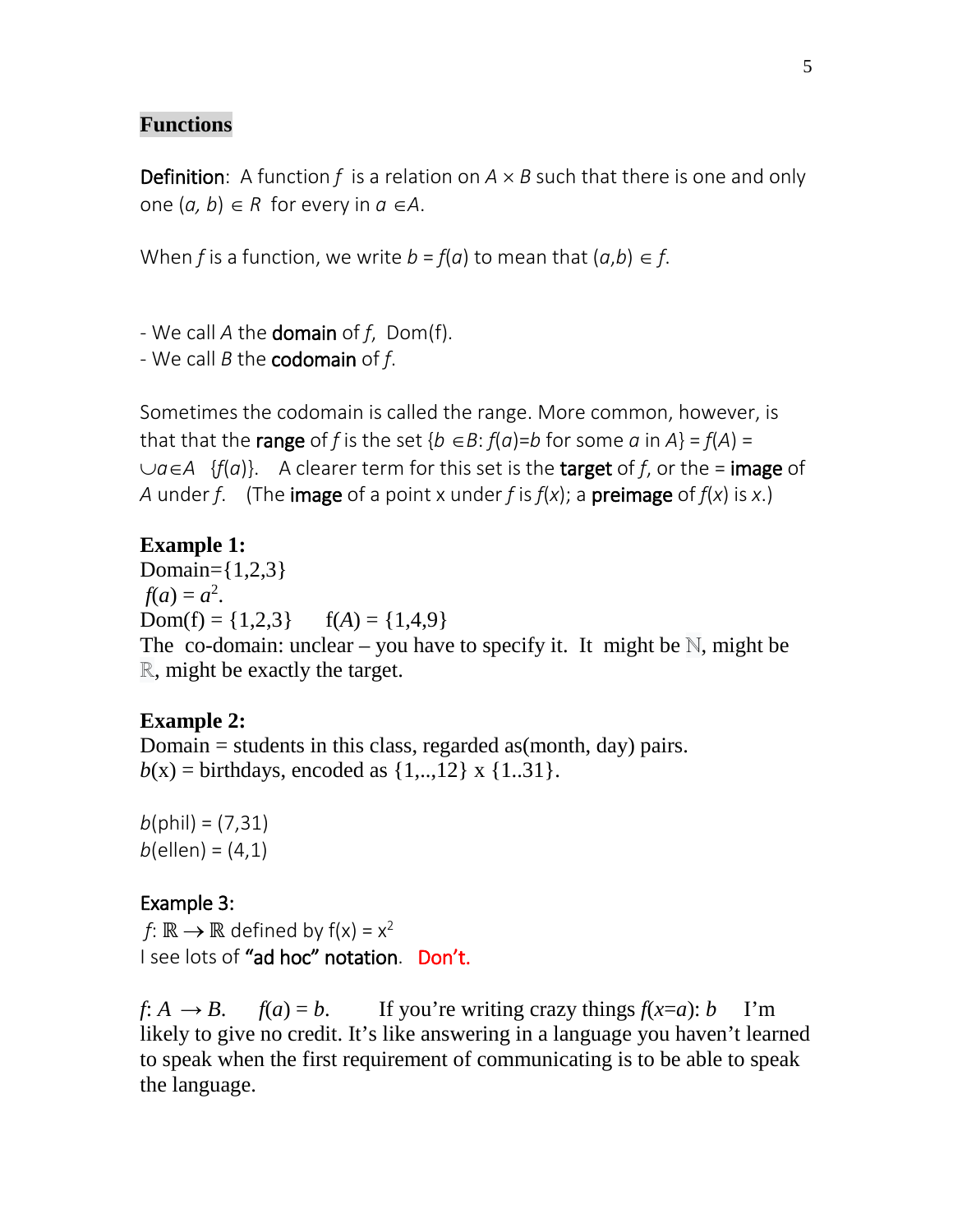Sometimes you might want to show that *f* takes *x* to *y*, *a* to 2*a*, etc. Don't use a  $\rightarrow$  symbol for that; write  $x \mapsto y$ ,  $a \mapsto 2a$ . With surrounding English, this reads ok. But saying  $a \rightarrow 2a$  definitely does not.

#### **One-to-one and onto functions**

**Def**:  $f: A \rightarrow B$  is **injective** (or **one-to-one**) if  $f(x)=f(y)$  implies  $x=y$  "**no collisions**"

**Def**: *f*: *A* → *B* is **surjective** (or **onto**) if  $(\forall b \in B) (\exists a \in A) f(a)=b$ "the codomain is the range"

**Def**:  $f: A \rightarrow B$  is **bijective** if is injective and surjective.

A function that is bijective from *A* to *A* is called a **permutation**.

Func  $(A,B)$  = The set of **all** functions from *A* to

Perm  $(A)$  = The set of **all** permutation on *A* 

Example:

•  $f(n) = x^2$ Ask if it's 1-1 and onto if the domain/co-domain is  $\mathbb Z$ 

Sometimes it **can** be tricky to see if a function is 1-1, onto:

- $f(x) = 3x \mod 90$  **bijective**
- $f(x) = 3x \mod 91$  **not** bijective

### **Inverse of a function**

If  $f(x) = y$  we say that *x* is a **preimage** of *y* Does every point in the codomain have a preimage? No, only points in the image. Does every point in the image have **one** preimage?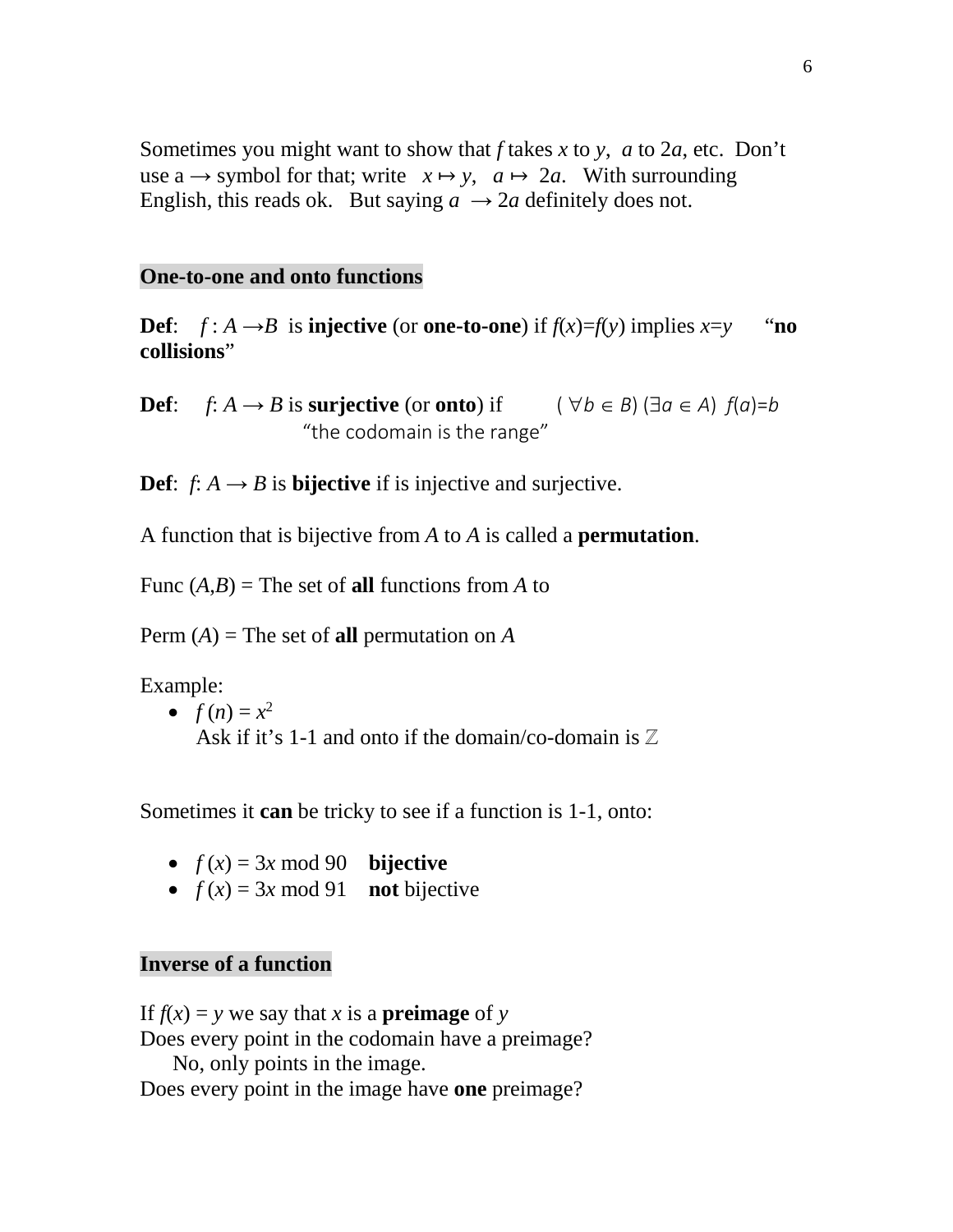No, only if it's an injective function Does every point the in the domain have an image? Yes, that's required for being a function. Might it have two images? No, only one.

If you do have a bijective function *f*:  $A \rightarrow B$  then the function  $f^{-1}$ :  $B \rightarrow A$  is well defined:  $f^{-1}(y)$  is the unique *x* such that  $f(x) = y$ .

**Example:**  $f(x) = \exp(x) = e^x$ Draw picture. What's the domain? ℝ What's the range / image ?  $(0, \infty)$ Is it 1-1 on this image? YES

What's it's inverse?  $y \mapsto \ln(y)$ 

### **Some Counting Involving Functions**

How many functions are there from 64 bits to 64 bits?  $|Func({0,1})^{64}, {0,1})^{64}|$  $64 \; 2^{64}$  2<sup>70</sup>  $2 = 2$ 

How many permutations are there on 128 bits?  $2^{128}$  !

How many on 8 bits?

256!

Stirling's formula is good for estimating such things:

$$
n! \sim \sqrt{2\pi n} \Big(\frac{n}{e}\Big)^n.
$$

or

$$
\ln(n!) = n \ln n - n + O(\ln n)
$$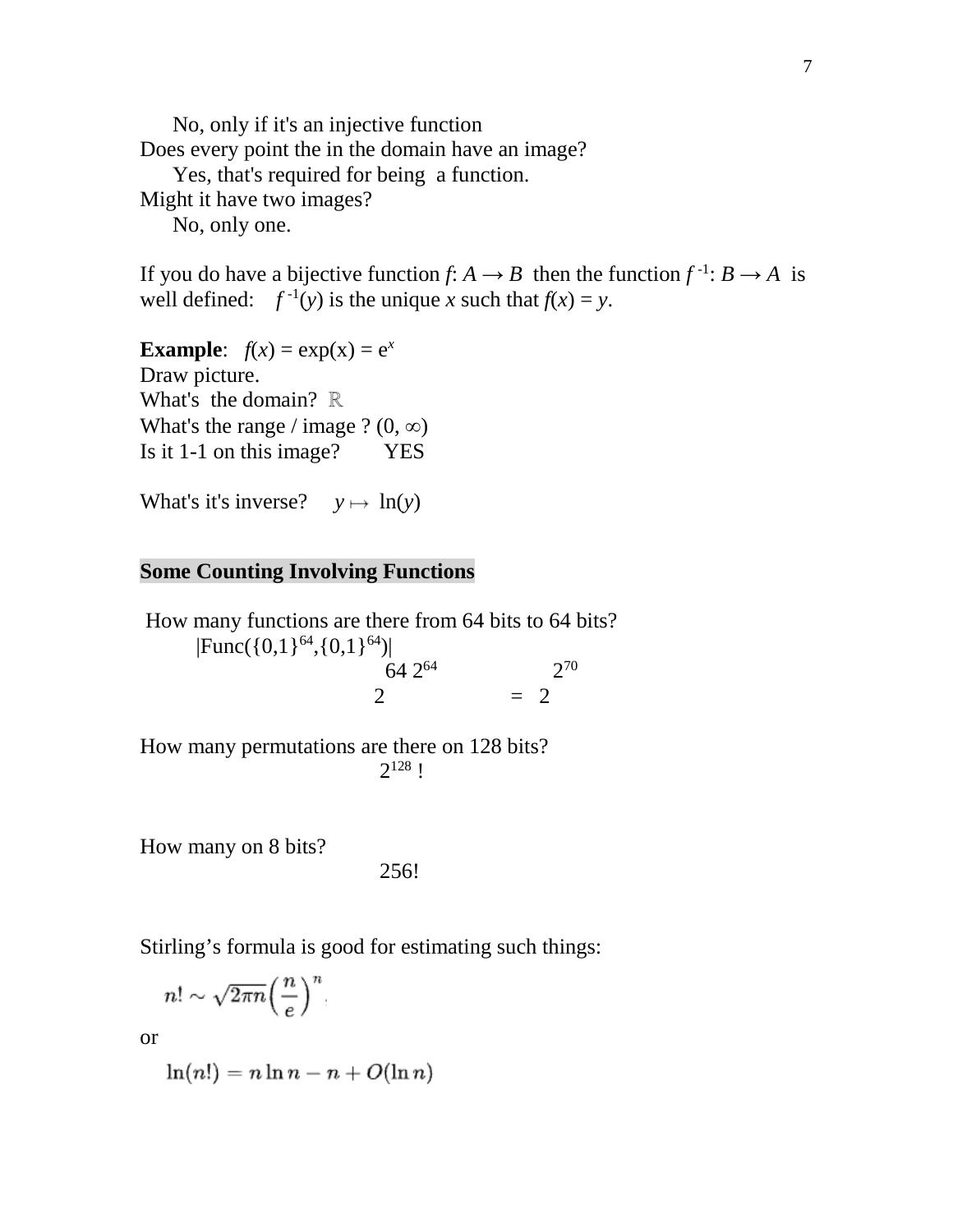or

$$
\log_2(n!) = n \log_2 n - n \log_2 e + O(\log_2 n).
$$

Let's try to approximate:

How many functions are there on IEEE 64-bit floating points?

Counting above gives

$$
2^{64} = 2^{70}
$$
 (Big-1)

But, realistically, any program that computes a function on the IEEE floating point numbers is going to be described by a program of at most 1 TB in length. How many such programs are there?

$$
2^{8\ 2^{40}} = 2^{43}
$$
 (Big-0)

This is an infinitesimal fraction of Bug-1. To a pretty good approximation, virtually **none** of the programs we can imagine being computes from 64-bit values to 64-bit values are actually computable by a computer. That's kind of sobering, perhaps?

### **Composition of functions**

Given a function *f*:  $A \rightarrow B$  and a function *g*:  $B \rightarrow C$  we can form the function  $g \circ f$  that consists of first applying f and then applying  $g$ :

$$
g \circ f(x) = g(f(x))
$$

(There are arguments for writing this  $f \circ g$  – we read left-to-right, after all, but then functions would be best written "operating on the left" instead of the more common convention of "operating on the right":

$$
(x) f \circ g = ((x) f) g
$$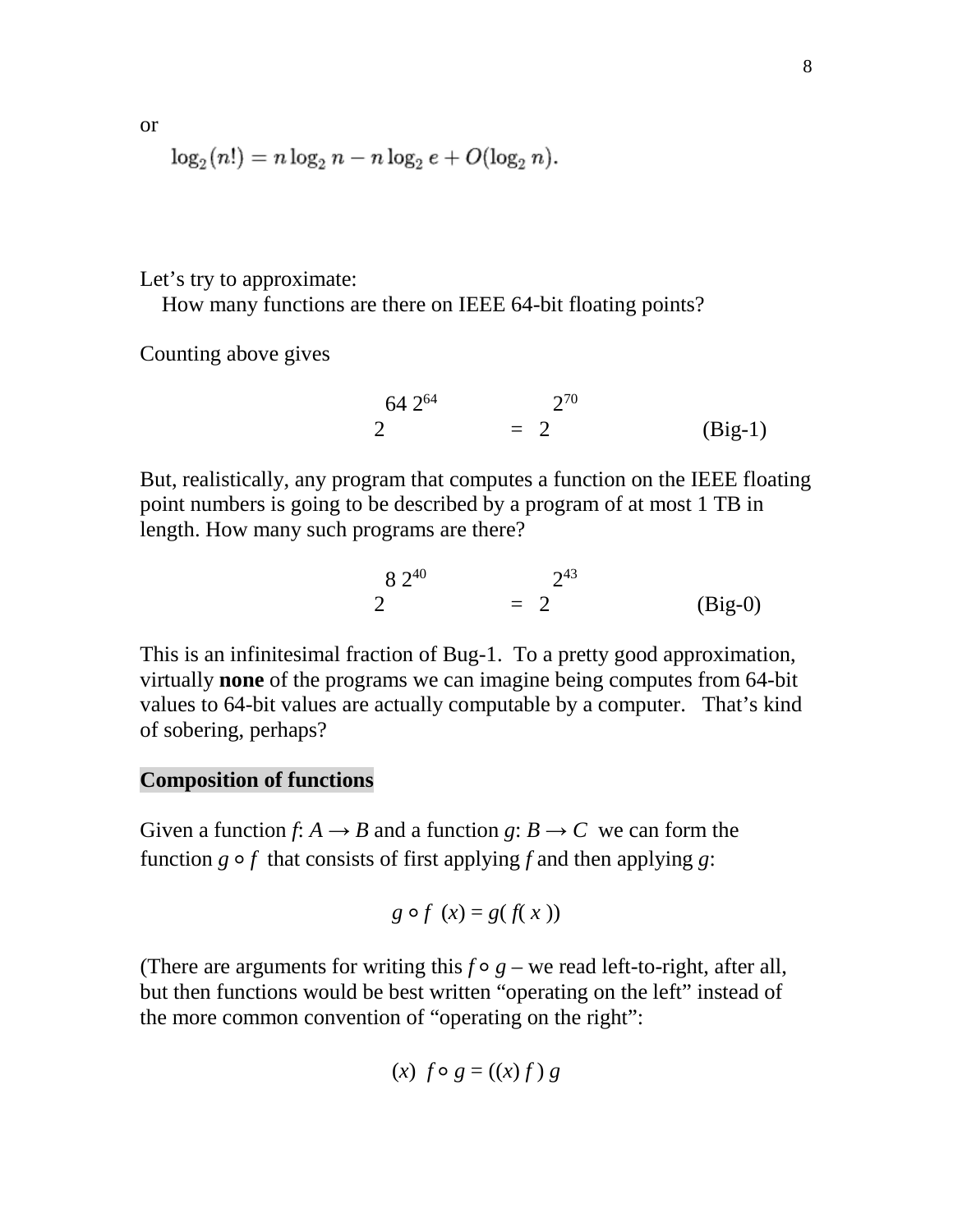This convention is common among algebraists, too. We'll use the other notation.)

**Examples:** Compose the increment function inc(n) on the natural with the squaring function sqr() on the natural.

Compose the increment function with itself.

**Example**: Let's fix a number *a* and define two function on the naturals:  $D(n) = 2n$  // to double a number  $A(n) = n + a$  // to add the constant *a* to a number

How could you compose these function to compute  $M(a, b) = a b$  // the product of a and b

Solution: Let's regard the bits of *b* as instructions that we read left-to-right. When we see a 0 it means "multiply the current value by two". When we see a 1 it means "multiply the current value by two and then add *a*". Start with a constant of 0.

So if  $b = 1001101$ , say, and we want to multiply it by a, then we should compose the following sequence of operations (read from right-toleft, as per our convention) and apply the result to 0:

A ⚬ D ⚬ D ⚬ A ⚬ D ⚬ A ⚬ D ⚬ D ⚬ D ⚬ A ⚬ D

The add function itself can be regarded as a composition of operators drawn from A0, A1, A2, A3, .. where A $i$  adds  $2^{i}$  to the number. So, for example, if  $a = 1101110$  then  $A = A1 \circ A2 \circ A3 \circ A5 \circ A6$ .

**Example**: The function *f* maps  $1 \mapsto 2$  $1 \mapsto 2$ ,  $2 \mapsto 3$ , and  $3 \mapsto 1$ . What is  $f \circ f$ ?  $f \circ f$ ? (These might be written  $f^2$  and  $f^3$ , or sometimes  $f^{(2)}$  and  $f^{(3)}$ .)

Describe alternative notations: pair-of-vectors stacked horizontally or vertically; product of cycles.

Permutations are the **products of disjoint cycles**. Explain. Write permutations in alternative notation.

 $S_n =$  all permutation on  $\{1,2,...,n\} =$  Perm( $\{1,...,n\}$ ). The symmetric group on *n* letters (or numbers, or points).